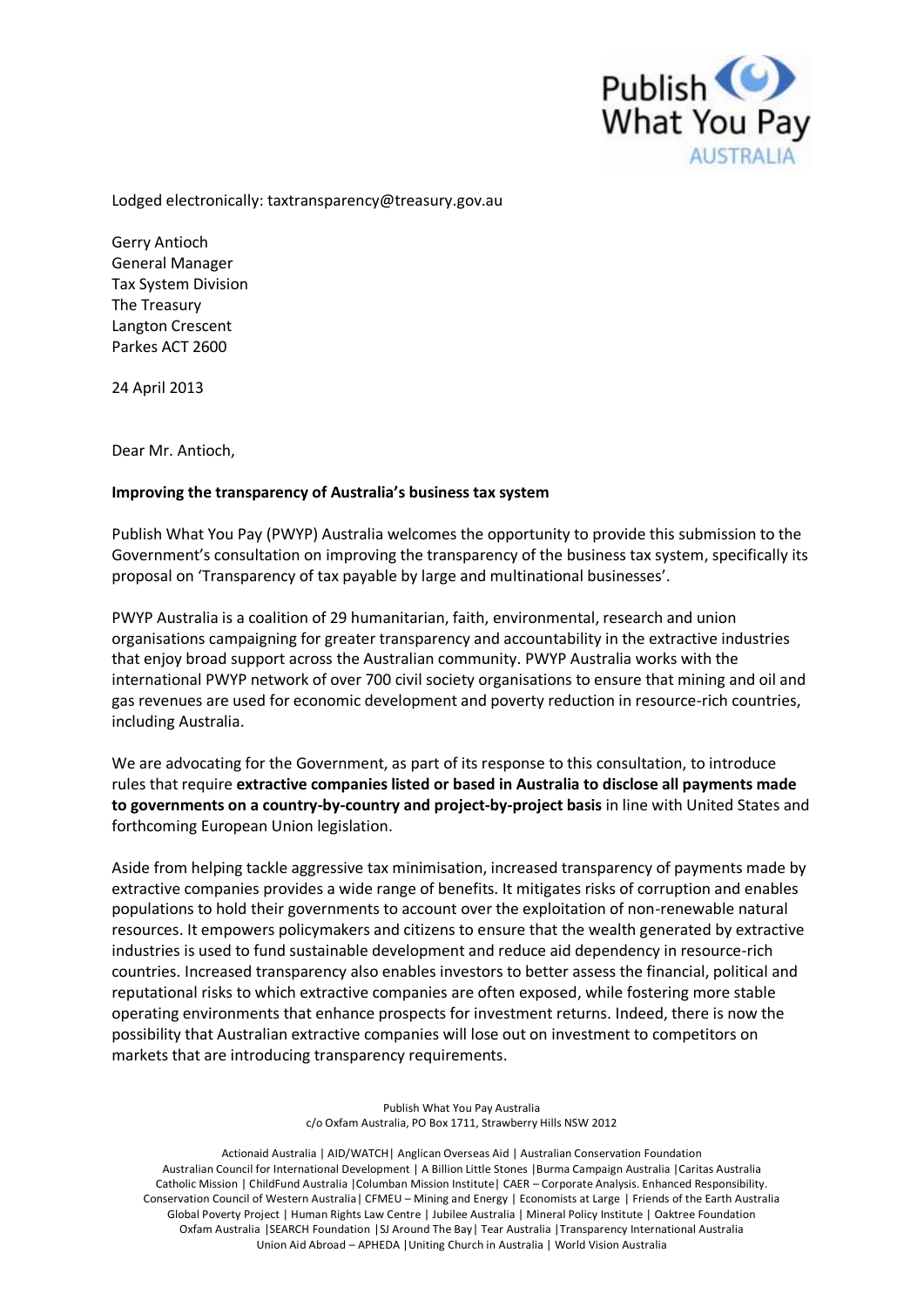In this period of intense competition for access to natural resources in Africa and elsewhere and as economic contributions they make in the countries where they operate. the tax affairs of multinational businesses come under ever greater scrutiny, transparency of payments to governments provides extractive companies with the means to demonstrate the

 On 9 April, a global transparency standard for the extractive industries emerged when the European Union finalised negotiations to amend its Accounting Directive, which will require EU-registered extractive companies to publish the payments they make to governments worldwide.<sup>1</sup> This legislation will be formally voted on by the European Parliament in June and is expected to extend to all EU-listed companies, including those registered outside the EU, with the forthcoming Transparency Directive. It follows the passing of a similar provision in the United States Dodd–Frank Wall Street Reform and Consumer Protection Act of 2010 which is now in force via implementing regulations issued last August.<sup>2</sup> Together, the US and EU laws will cover about 65 per cent of the value of the global extractives market, and over 3,000 companies, including most of the international oil and mining majors, as well as Chinese, Russian, Brazilian and other state-owned  companies. **Companies listed in the US and EU that operate in Australia will be required to disclose payments they make to the Commonwealth, State and Territory governments.** 

 Norway has also committed to introduce from 1 January 2014, rules that will at least align with the EU requirements<sup>3</sup> and in Canada an industry-civil society working group is currently developing a framework for the disclosure of payments to governments by Canadian mining companies. The Canadian Government will make policy recommendations for the adoption of extractive industry disclosure requirements in June following the completion of this work.<sup>4</sup>

 Extractive companies seeking to raise capital on the Hong Kong and London AIM stock exchanges are already mandated to disclose payments to governments as part of their initial listing requirements.

 Similar global reporting standards are beginning to emerge in order to tackle aggressive tax minimisation and avoidance practices by banks and companies across all sectors:

- **DRET 16 April, the European Parliament adopted rules, under its new Capital Requirements**  Directive (CRD IV), that will require banks to disclose turnover, profits-made, taxes-paid, public subsidies received and staff levels on a country-by-country basis.<sup>5</sup>
- **IF** In the United States Senate, Carl Levin and Sheldon Whitehouse have introduced legislation that requires all multinational companies to provide a country-by-country breakdown of their revenues, tax payments and employees.<sup>6</sup>
- **In the United Kingdom, the Tax and Financial Transparency Bill (HC Bill 166), currently before**  the UK Parliament, advocates for every company incorporated in or operating in the UK to publish in its annual financial disclosures consolidated turnover and tax paid under each jurisdiction in which the company operates.<sup>7</sup>

 See also Statement by European Commissioner Michel Barnier on 9 April 2013: [www.eur-lex.europa.eu/LexUriServ/LexUriServ.do?uri=CELEX:52011PC0684:EN:NOT](http://www.eur-lex.europa.eu/LexUriServ/LexUriServ.do?uri=CELEX:52011PC0684:EN:NOT) 

**<sup>.</sup>** <sup>1</sup> Proposal for a Directive of the European Parliament and of the Council on the annual financial statements, consolidated financial statements and related reports of certain types of undertakings, 9 April 2013:

www.europa.eu/rapid/press-release\_MEMO-13-323\_en.htm<br><sup>2</sup> United States Dodd-Frank Bill Section 1504, 2010. For the SEC's final rules, adopted 22 August 2012, please visit: [www.sec.gov/rules/final/2012/34-67717.pdf](http://www.sec.gov/rules/final/2012/34-67717.pdf) 

www.regjeringen.no/en/dep/ud/campaigns/dialog\_forside/johnsen\_llr.html?id=697043

 $^4$  Canadian Government Response: Sixth Report of the Standing Committee on Foreign Affairs and International Development Recommendation 10: www.parl.gc.ca/HousePublications/Publication.aspx?DocId=6030574&Language=E&Mode=1&Parl=41&Ses=1<br><sup>5</sup> www.ec.europa.eu/internal\_market/bank/regcapital/new\_proposals\_en.htm

<sup>6</sup> www.levin.senate.gov/newsroom/press/release/summary-of-the-cut-unjustified-tax-loopholes-act<br>7 www.publications.parliament.uk/pa/bills/cbill/2010-2011/0166/cbill\_2010-20110166\_en\_2.htm#l1g3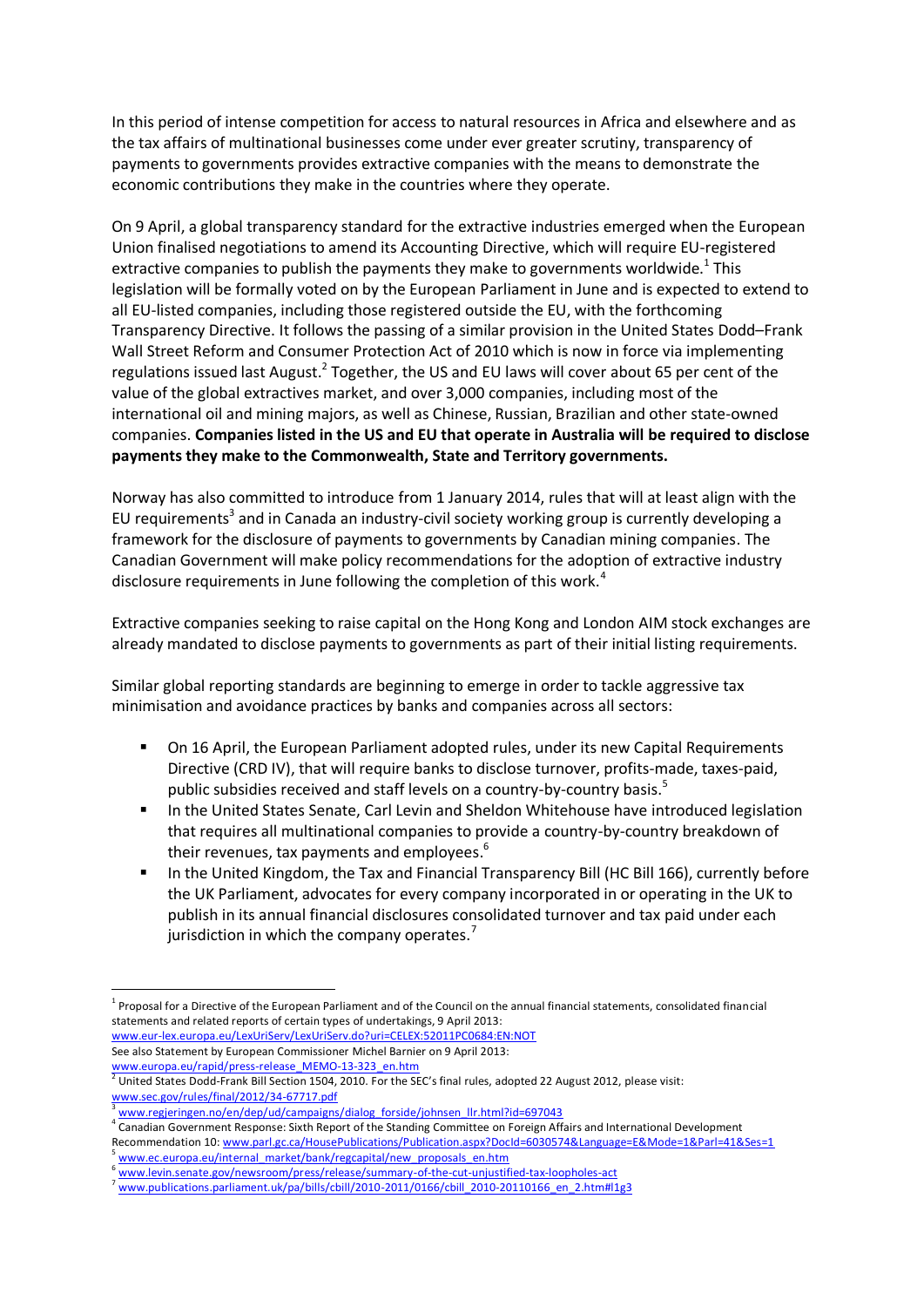## **Transparency of tax payable by large and multinational businesses**

 Under its proposal, 'Transparency of tax payable by large and multinational businesses', the Government proposes to disclose tax information paid only in Australia. If the intention of the proposal however, is indeed to 'encourage enterprises to pay their fair share of tax and discourage aggressive tax minimisation practices', a pre-requisite of this must be to require disclosure of information for all countries where companies pay tax in order to expose profit shifting. **The interconnectedness of the world's economies and the ability of multinational companies to use this to circumvent national tax jurisdictions mean that payments by multinational companies to governments overseas need to be included.** 

 The extractive industry transparency legislation and the proposals for other sectors in the United States and European Union require multi-country disclosure of payment information in order to help ensure that companies pay their fair share of taxes in the countries where they operate. Such transparency, particularly in the extractives sector, will not only help strengthen tax systems and ensure that this income is used for the public good but will also help inform the debate in Australia as to whether the public is receiving a fair deal for their finite natural resources.

 Unlike the US and EU legislation, the Government proposes that it legislates on what it discloses rather than what companies disclose. While it is welcome for the Government to provide information on payments received from companies, limiting disclosure to the Government only would prevent the disclosure of multi-country payment information by companies which is essential for combating aggressive tax minimisation practices and reducing corruption in many resource-rich countries around the world.

 Disclosure by companies in addition to government disclosure would, however, also allow for the reconciliation of government revenues and tax payments and for any discrepancies to be identified. This complementary disclosure approach aligns with the Extractive Industry Transparency Initiative (EITI), which the Australian government supports and is currently piloting, and provides for accountability of both company and government entities.

 Further, it was the US and EU legislators' intention for their disclosure rules to complement and strengthen the EITI by codifying its best practices. Payment disclosure requirements will lead to the generation of timely, disaggregated and easily comparable data, raising the bar for EITI reports, and will apply to those countries that remain outside the voluntary system. The United States committing to implement the EITI in addition to introducing legislation. The British and French Governments have also signaled their intentions to implement the EITI. Government has acknowledged the complementary relationship between the two mechanisms by

 **PWYP Australia recommends that the Government disclose tax revenues from companies with a total income of \$100 million, and also require – in order to align with US and EU legislation –** *all*   *companies* **to disclose the tax they pay to governments on a country-by-country basis.** 

 **Extractive companies and those that pay the MRRT or PRRT should be required to disclose, in addition to tax information, all other significant payments to governments such as royalties, signature bonuses and license fees.<sup>8</sup>**

**.** 

 $8$  Under the US rules, extractive companies are required to report any payment or series of payments that equal or exceed USD 100,000 in a fiscal year. In the EU the threshold is EUR 100,000.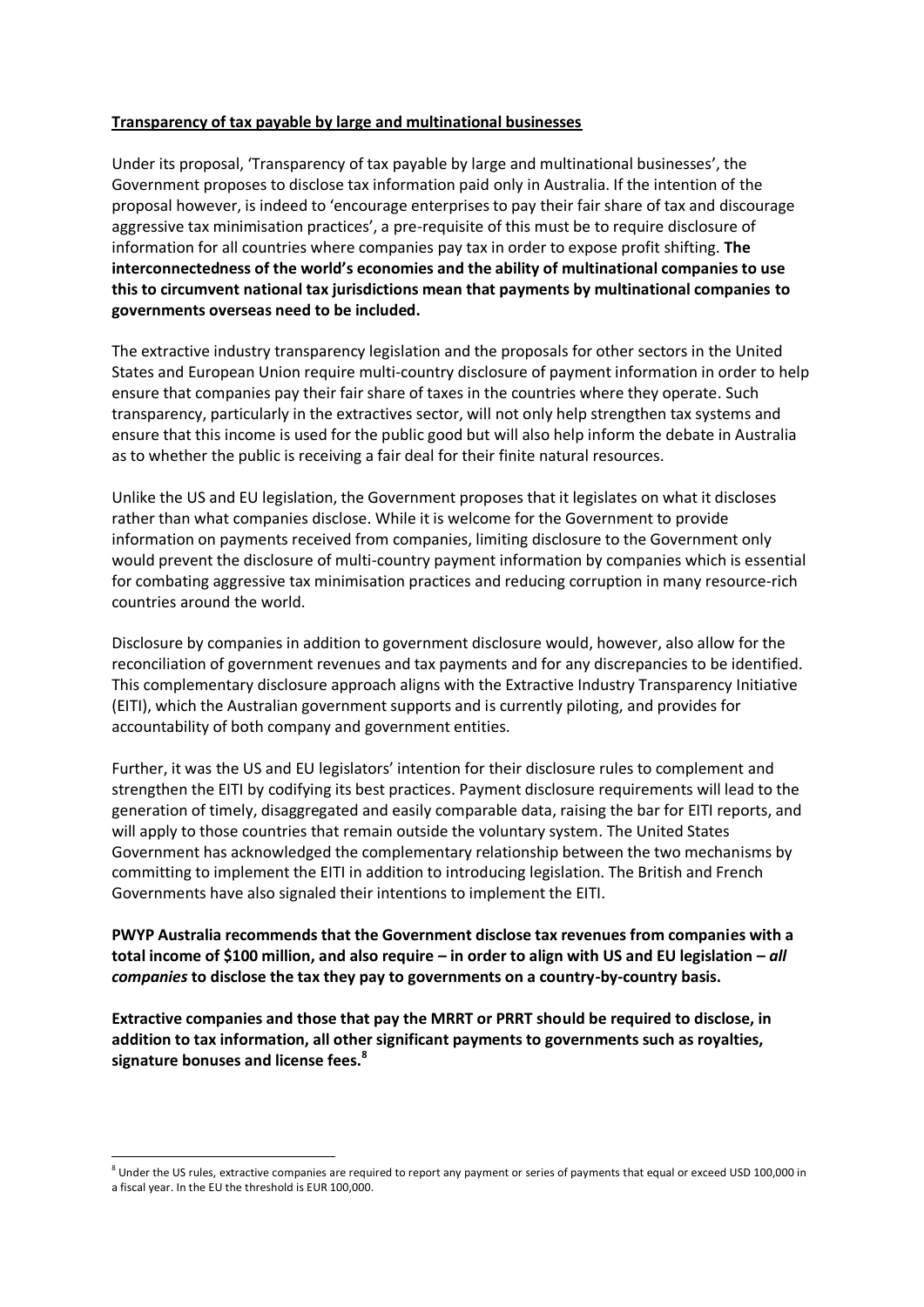**In order to align with US and EU legislation extractive companies should disclose such information on a project-by-project basis.** This is vital to identify and prevent corruption and to help ensure that revenues benefit communities impacted by resource extraction activities.

 Specifically, project-by-project reporting will be of great assistance to Parliaments, local governments and citizens as they monitor the extent to which intergovernmental transfers adhere to distribution rules that determine how much of a company's total project payment is distributed to local governments or communities. In countries that have fiscally decentralised or are undergoing fiscal decentralisation, such as Indonesia, the Philippines, Cambodia and other countries of strategic interest to the Government and companies listed in Australia, there is little public information to monitor this large flow of revenues to local governments, providing a ripe incentive for government corruption. The data produced by project reporting will not only produce evidence needed to address corruption risks, but will reduce incentives for corruption in fiscal transfers.

 Including total income and taxable income aligns with the proposals in the US and UK and will help ensure that companies pay their fair share of tax.

## **Compliance costs**

 In terms of compliance costs, companies already collect and track the data that would need to be disclosed. They keep books and records for themselves and their subsidiaries under existing securities laws, to comply with national anti-bribery statutes and for their internal accounts.

 Extractive companies also keep records of project-level payment data. Australian listed companies that operate in the US already report on a lease level to the US Department of Interior, others publicly report payment information by lease/license voluntarily or do so as required by the World Bank, the new EITI rules or other national law. Australian listed companies cross-listed in the US and/or the EU, including BHP Billiton and Rio Tinto, will be required to report at project level from October 2013 in the US and within the next two years in the EU.

 Estimates of the cost of project-level reporting, in the low millions of dollars, are put in perspective by the record profits enjoyed by the large mining companies: for the last financial year BHP Billiton and Rio Tinto made profits of USD 15.4 billion and USD 5.8 billion respectively.

 The European Commission has estimated the cost of project-level reporting for 171 companies to be 0.05% of annual revenues in the first year and less thereafter. Auditing the data would involve additional costs, but Shell's global audit bill for 2009 was just 0.16% of pre-tax profits.

 In its final rules for the US legislation, the Securities and Exchange Commission, using Barrick Gold's estimate of time required to comply with the legislation and its own estimate of USD 400 per hour costs, stated the following:

 *Barrick Gold estimated that it would require 500 hours for initial changes to internal books and records and processes, and 500 hours for ongoing compliance costs. At an hourly rate of \$400, this amounts to \$400,000 (1,000 hours x \$400) for hourly compliance costs. Barrick Gold also estimated that it would cost \$100,000 for initial IT/consulting and travel costs for a total initial compliance cost of \$500,000. !s a measure of size, Barrick Gold's total assets as of the end of fiscal year 2009 were*